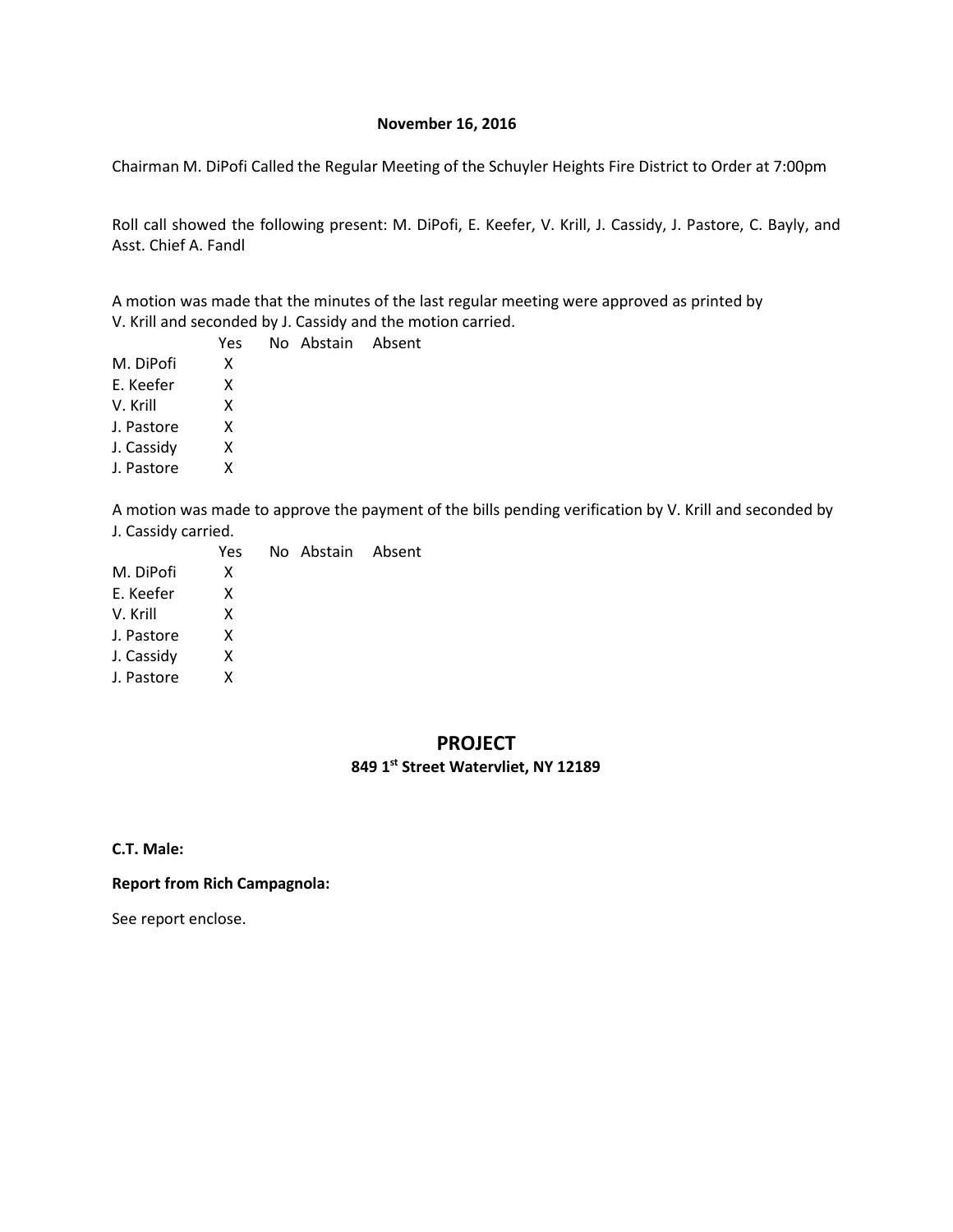# **NEW BUSINESS**

In lieu of Jack being unable to attend the meeting he has sent his paralegal Amanda Brennan to handle the signatures of the original documents as per the email that everyone received.

Long Dawg sent a contract for the full year forty-year 2017 which expires on 12/31/2016 with a savings of \$94.37 in which I forwarded to all commissioners for their review.

A motion by V. Krill to accept the contract seconded by J. Pastore carried.

No Abstain Absent

|            | Yes |
|------------|-----|
| M. DiPofi  | x   |
| F. Keefer  | x   |
| V. Krill   | x   |
| J. Pastore | x   |
| J. Cassidy | x   |
| J. Pastore | x   |
|            |     |

Organization meeting, we must notify the media by December 15<sup>th</sup> 2016 and we need to meet within the first 15 day in January. We have done it on the first Wednesday in January which will me the 4<sup>th</sup> A motion by M. DiPofi to have it on Wednesday, January 4, 2017 seconded by V. Krill carried.

|            | Yes | No Abstain Absent |  |
|------------|-----|-------------------|--|
| M. DiPofi  | x   |                   |  |
| E. Keefer  | x   |                   |  |
| V. Krill   | x   |                   |  |
| J. Pastore | x   |                   |  |
| J. Cassidy | x   |                   |  |
| J. Pastore | x   |                   |  |
|            |     |                   |  |

# **CHIEF'S REPORT**

#### **See enclose report given by 1st Asst. Chief A. Fandl:**

A. Fandl explained his reasoning for wanting to buy a laptop for the Chiefs and training purposes a discussion followed about the cost and it was table to Decembers meeting.

A motion by M. DiPofi to purchase the 5" hose request of 300 psi LDH from Garrison for \$7785 seconded by V. Krill carried

|            | Yes. | No Abstain Absent |  |
|------------|------|-------------------|--|
| M. DiPofi  | x    |                   |  |
| E. Keefer  | x    |                   |  |
| V. Krill   | x    |                   |  |
| J. Pastore | x    |                   |  |
| J. Cassidy | x    |                   |  |
| J. Pastore | x    |                   |  |
|            |      |                   |  |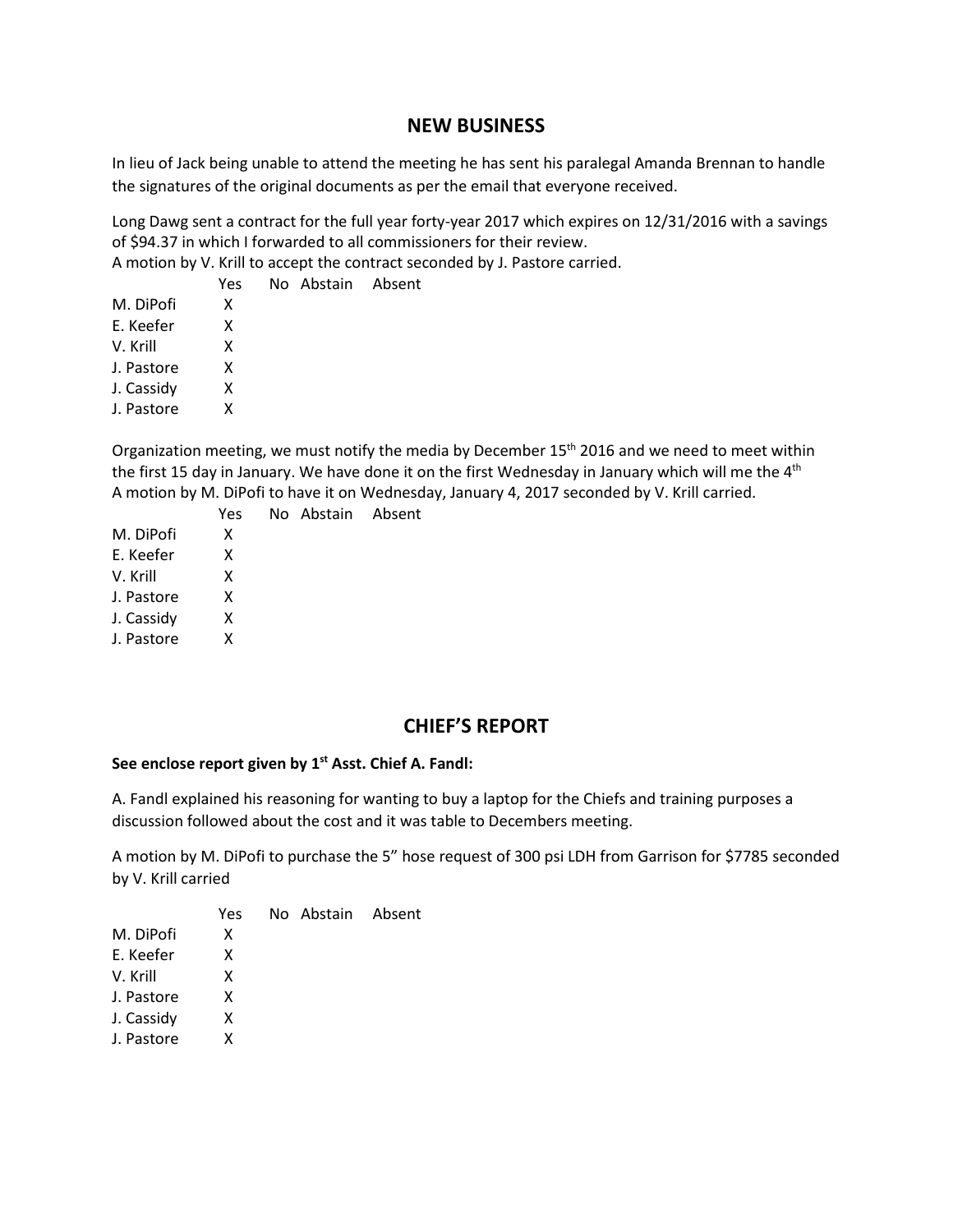We have three junior firemen and I would like to buy three yellow helmets and shields to identify our junior firemen easier. A motion was made by V. Krill and seconded by J. Pastore to purchase the helmets carried.

|            | Yes. | No Abstain Absent |  |
|------------|------|-------------------|--|
| M. DiPofi  | x    |                   |  |
| F. Keefer  | X    |                   |  |
| V. Krill   | x    |                   |  |
| J. Pastore | x    |                   |  |
| J. Cassidy | x    |                   |  |
| J. Pastore | x    |                   |  |
|            |      |                   |  |

Our chief drill will be November 12, 2016 and would like to get some money to buy food after training. A motion was made by M. DiPofi to put up to \$750 on the credit card and seconded by V. Krill in which he also stated he thinks it would be nice if the two commissioners who are not firefighters could attend this drill and meet the membership, A. Fandl also liked that idea, carried.

|            | Yes. | Nο |
|------------|------|----|
| M. DiPofi  | x    |    |
| E. Keefer  | x    |    |
| V. Krill   | x    |    |
| J. Pastore | x    |    |
| J. Cassidy | x    |    |
| J. Pastore | x    |    |
|            |      |    |

a motion was made by J. Pastore to put a TV in the bay for I am responding like I seen at Boght firehouse seconded by V. Krill, on the question A. Fandl would like to put the new TV in the meeting hall for training and take the one out of the meeting hall and put in the lounge and take the lounge TV and mount it to the wall in the bay for I am responding, carried.

|            | r e: |
|------------|------|
| M. DiPofi  | x    |
| F. Keefer  | x    |
| V. Krill   | x    |
| J. Pastore | x    |
| J. Cassidy | x    |
| J. Pastore | x    |
|            |      |

Yes No Abstain Absent

Abstain Absent

I would like to thank everyone that participated and helped with the old timer's night in honoring them.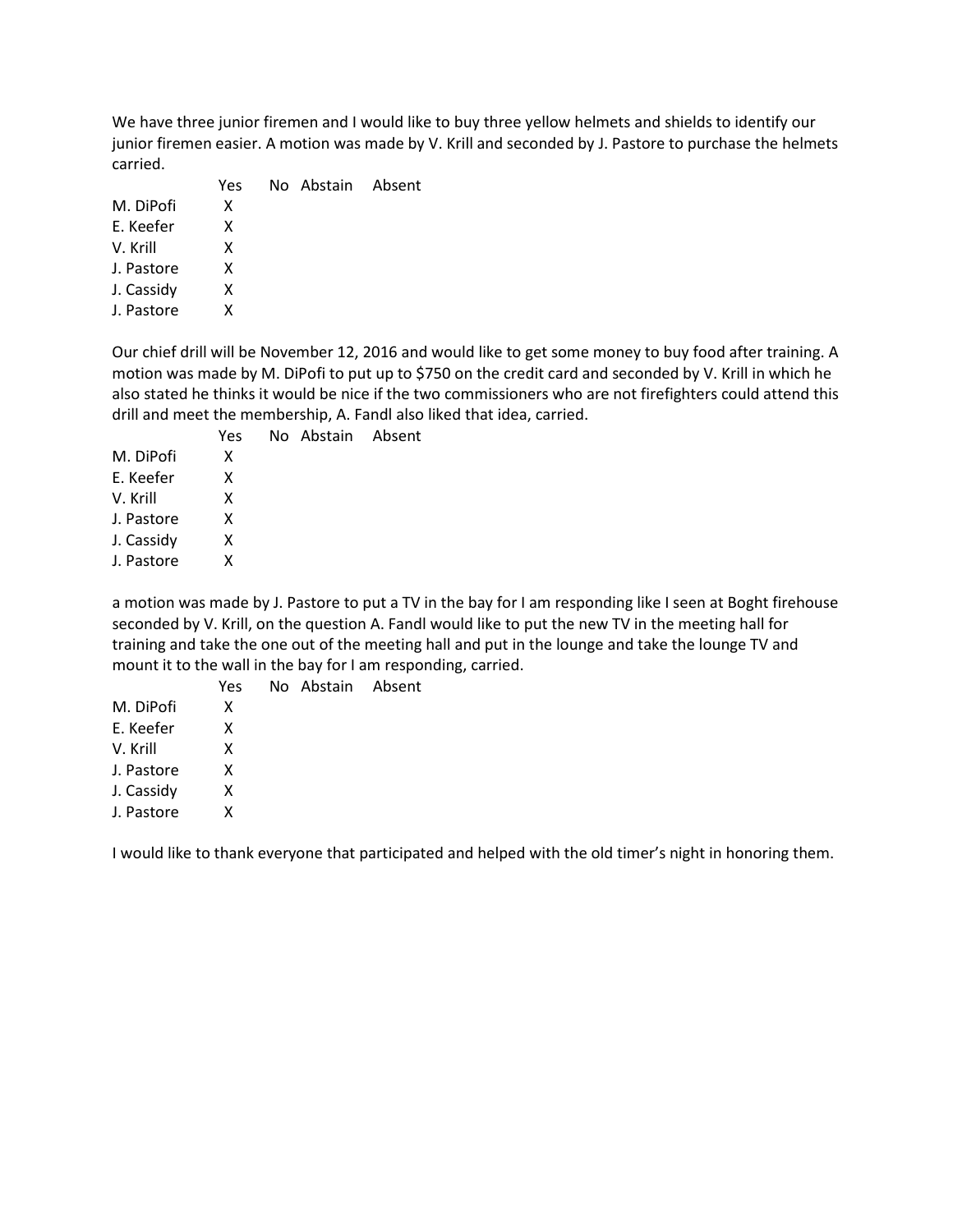# **REPORTS**

#### **V. Krill:**

Nothing at this time

#### **J. Pastore:**

I talked to John from the IRS and asked him about the lien and yes, we are to pay them but I informed him that Jack noticed not to pay any money out until he gets everything settled.

At a commissioner workshop, there was talk about a share services law that was waiting to be signed and it's something we should look into.

#### **J. Cassidy:**

I have got a new email that I gave to Earl and he is email it out to everyone who needs

#### **E. Keefer:**

I make a motion to get D. Fandl in to look at the kitchen sensor for the lights they come on by themselves and some electric and data cable in the back room for the kiosks seconded by M. DiPofi carried.

|            | Yes. | No Abstain Absent |  |
|------------|------|-------------------|--|
| M. DiPofi  | x    |                   |  |
| E. Keefer  | x    |                   |  |
| V. Krill   | x    |                   |  |
| J. Pastore | x    |                   |  |
| J. Cassidy | x    |                   |  |
| J. Pastore | x    |                   |  |
|            |      |                   |  |

## **M. DiPofi:**

I would like a letter sent to the president of the company a bow the best being left in lounge and about the snow removal for the following year.

I will also return the plates to motor vehicle for the phone trailer that we do not need save that expense or renewal every year.

**C. Bayly:** Nothing at this time

#### **J. Clark:**

Absent

#### **B. DiPofi:**

The ladies' auxiliary will be having their blood drive on November 29, 2016 for the hours of 2 PM till 6 PM and would like to know if parking can be used across the street. The board of commissioners explained to her what parts could be used and what couldn't, and also, she was going to need fire police for the parking.

I would like to know who I have to talk to have our last charter member who has passed away put on the signboard on the building, she was told to contact the president.